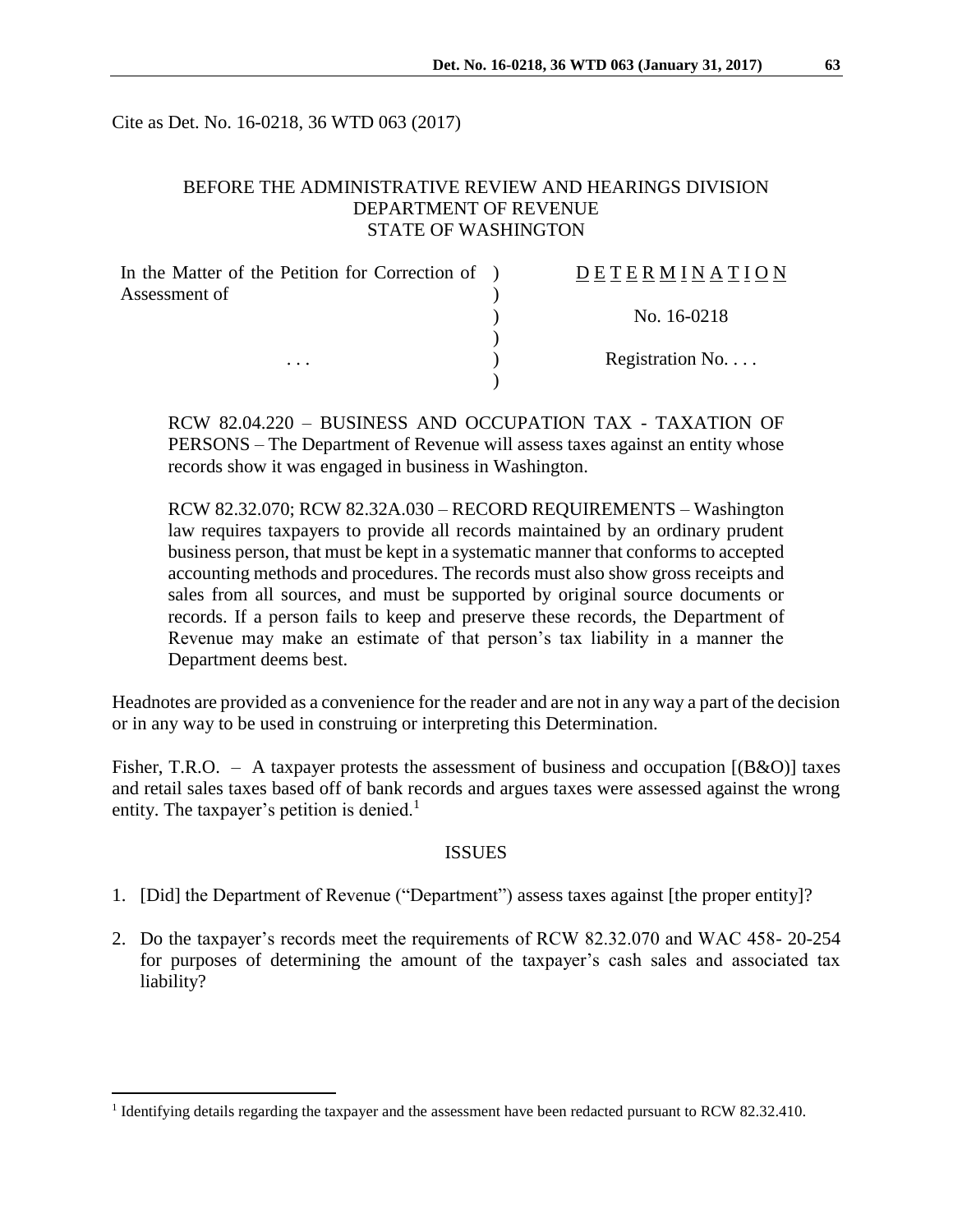#### FINDINGS OF FACT

[Sole Proprietorship] was a sole proprietorship that cut trees for residential and commercial customers. Sole Proprietorship was created by [Taxpayer] and her husband. Taxpayer applied for a business license for Sole Proprietorship in November of 2011, but did not start doing business until 2012. When attempting to solicit contracting bids from landscapers, Taxpayer learned they needed the correct business license, bonding, and insurance. Taxpayer got another Tax Registration Number under the name [LLC], bonds, and insurance, and started to do business.

Taxpayer alleges it received e-mails from the Department stating she was not filing tax returns for the LLC. Taxpayer alleges it intended to file taxes under the LLC and close the Sole Proprietorship; instead, the Department's records show that Taxpayer reported taxes under the Sole Proprietor quarterly, and closed the LLC. The Department's records indicate that Taxpayer filed returns for the Sole Proprietorship in the following periods: Quarter 4, 2011; Quarter 1, 2012; Quarter 2, 2012; Quarter 3, 2012; Quarter 4, 2012; Quarter 2, 2013; Quarter 3, 2013; Quarter 4, 2013; Quarter 1, 2014, Quarter 2, 2014; Quarter 3, 2014; and Quarter 4, 2014. Taxpayer filed one return for the LLC for the year of 2014, but reported no business activities on that return. The LLC return indicates the LLC closed on January 1, 2014. It is signed by Taxpayer and is dated December 12, 2014.

Sole Proprietorship was selected to be examined by the Department's Audit Division ("Audit") to ensure compliance with tax reporting requirements. During the examination, Audit discovered that Taxpayer did not have records related to the Sole Proprietorship's revenue or expenses. Audit requested Taxpayer provide bank account statements in order to estimate the Sole Proprietorship's tax liability.

During the examination period, Taxpayer had ten bank accounts. Five of those accounts belonged to Taxpayer's children with Taxpayer merely being an authorized signer; Audit did not assess taxes on any of those five accounts. Another account was used for rent collected separately from the Sole Proprietorship, and Taxpayer provided copies of deposits and a rental agreement; Audit did not assess taxes on this account. Audit did assess taxes on the remaining four bank accounts (hereafter, "the bank accounts"). One of the bank accounts was a . . . account under the name ". . . ."

Taxpayer asserted that some of the income in the bank accounts was unrelated to the Sole Proprietorship, alleging some of the income was for sales of personal property, rental income, and loans to Taxpayer's children. Audit requested documentation, and in September Taxpayer faxed Audit a copy of a receipt book which Taxpayer contended substantiated the deposits in the bank accounts. The receipts are not in chronological order, and the numbering system matches the date of the transaction rather than the order in which the transactions occurred. Audit disregarded the receipt book and assessed taxes based on deposits in the bank accounts. Audit assessed \$ . . . in retail sales taxes, \$ . . . in retailing [B&O] taxes, a \$ . . . credit for Taxpayer's previously reported and paid extracting [B&O] taxes, a \$ . . . small business credit, \$ . . . in delinquent payment penalties, a \$ . . . substantial underpayment penalty, and \$ . . . in interest.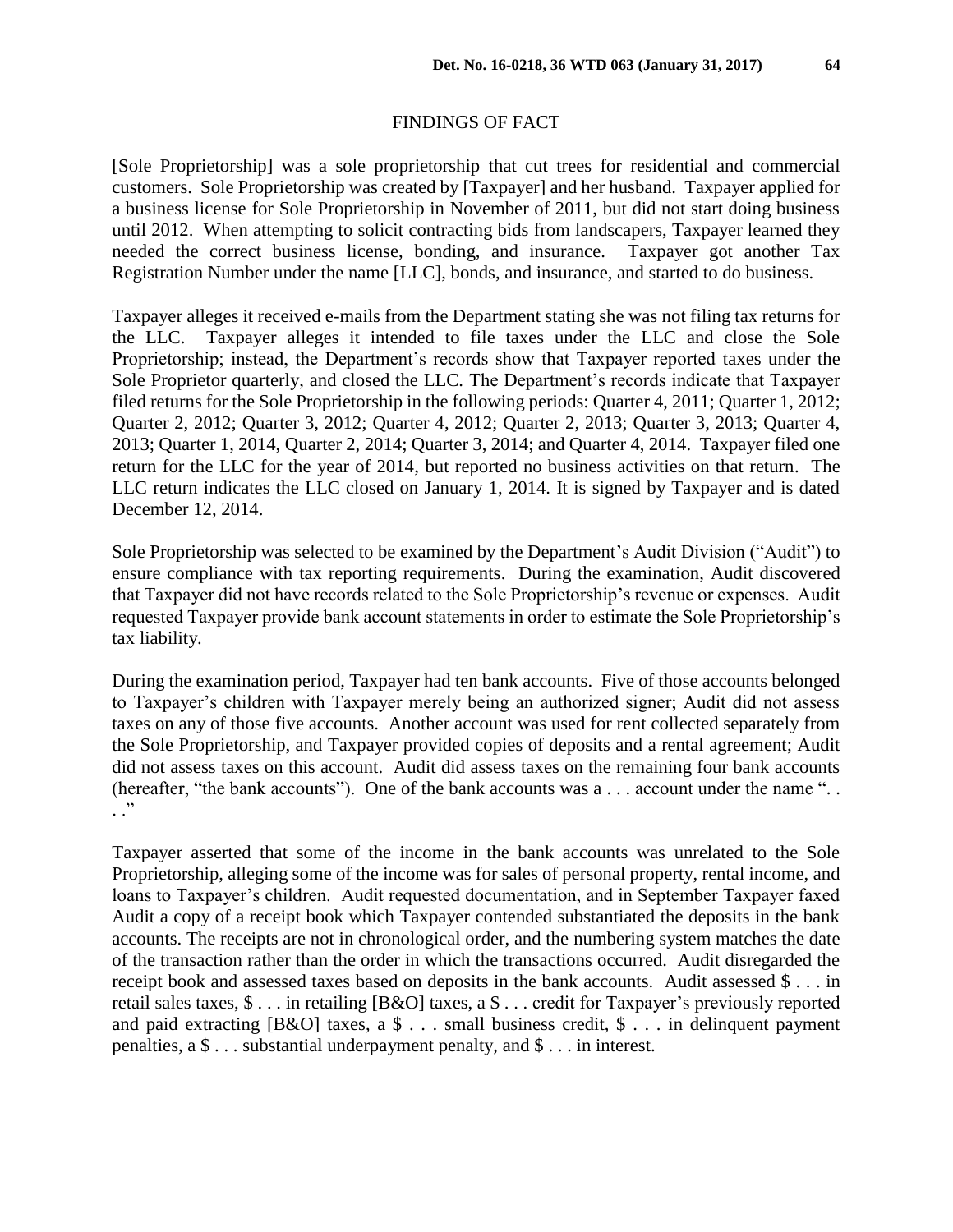Additionally, during the examination of Sole Proprietorship, Taxpayer requested that the Sole Proprietorship be closed and asked that taxes instead be assessed against the LLC. Taxpayer alleged it was doing business as the LLC and not as the Sole Proprietorship. However, the LLC was not an active tax account with the Department, so the Department assessed taxes against the Sole Proprietorship.

Taxpayer timely appealed, asserting that taxes should have been assessed against the LLC instead of the Sole Proprietorship, and that Audit should have taken into account the receipt book when determining the tax liability.

# ANALYSIS

### 1. The Department Examined and Assessed Taxes Against the Correct Entity

Washington imposes a [B&O] tax "for the act or privilege of engaging in business" in this state. RCW 82.04.220. The [B&O] tax is "extensive and is intended to impose . . . tax upon virtually all business activities carried on in the State." *Analytical Methods, Inc. v. Dep't of Revenue*, 84 Wn. App. 236, 241, 928 P.2d 1123 (1996) (quoting *Palmer v. Dep't of Revenue*, 82 Wn. App. 367, 371, 917 P.2d 1120 (1996)). Additionally, all retail sales in Washington are subject to retail sales tax. RCW 82.08.020. The tax is imposed on the buyer but is collected and remitted by the seller. RCW 82.08.050. Washington entities doing business in Washington must report and pay taxes. RCW 82.32.045(1).

Taxpayer asserts that the Department should have examined and assessed taxes against the LLC rather than the Sole Proprietorship. Taxpayer contends it believed it was doing business under the LLC instead of the Sole Proprietorship, and disagrees with Audit's assessing taxes against the Sole Proprietorship.

Audit conducted the examination of and assessed taxes against the appropriate entity – the Sole Proprietorship. Taxpayer reported business activity under the Sole Proprietorship; only after the Audit began and the auditor indicated her intention of assessing taxes against the Sole Proprietorship did Taxpayer attempt to file amended returns to report taxes under the LLC. Furthermore, Taxpayer filed its annual 2014 tax return for the LLC, indicating that the LLC did no business and was closed. The examination covered business activities from January 1, 2012, through March 31, 2015; it is not reasonable for Taxpayer to claim taxes should be assessed against a business Taxpayer closed during the examination period. Moreover, during the Audit period, Taxpayer had a . . . account under the name ". . . ," which received deposits. Finally, Taxpayer filed quarterly returns in 2012 through the end of 2014 for the Sole Proprietorship and only one annual return for the LLC in 2014 reporting zero business activities.

Audit selected the Sole Proprietorship for examination randomly because it filed returns reporting business activities. Taxpayer's mistaken belief that it was filing under the LLC instead of the Sole Proprietorship is not enough to overcome the documentation showing Taxpayer closing the LLC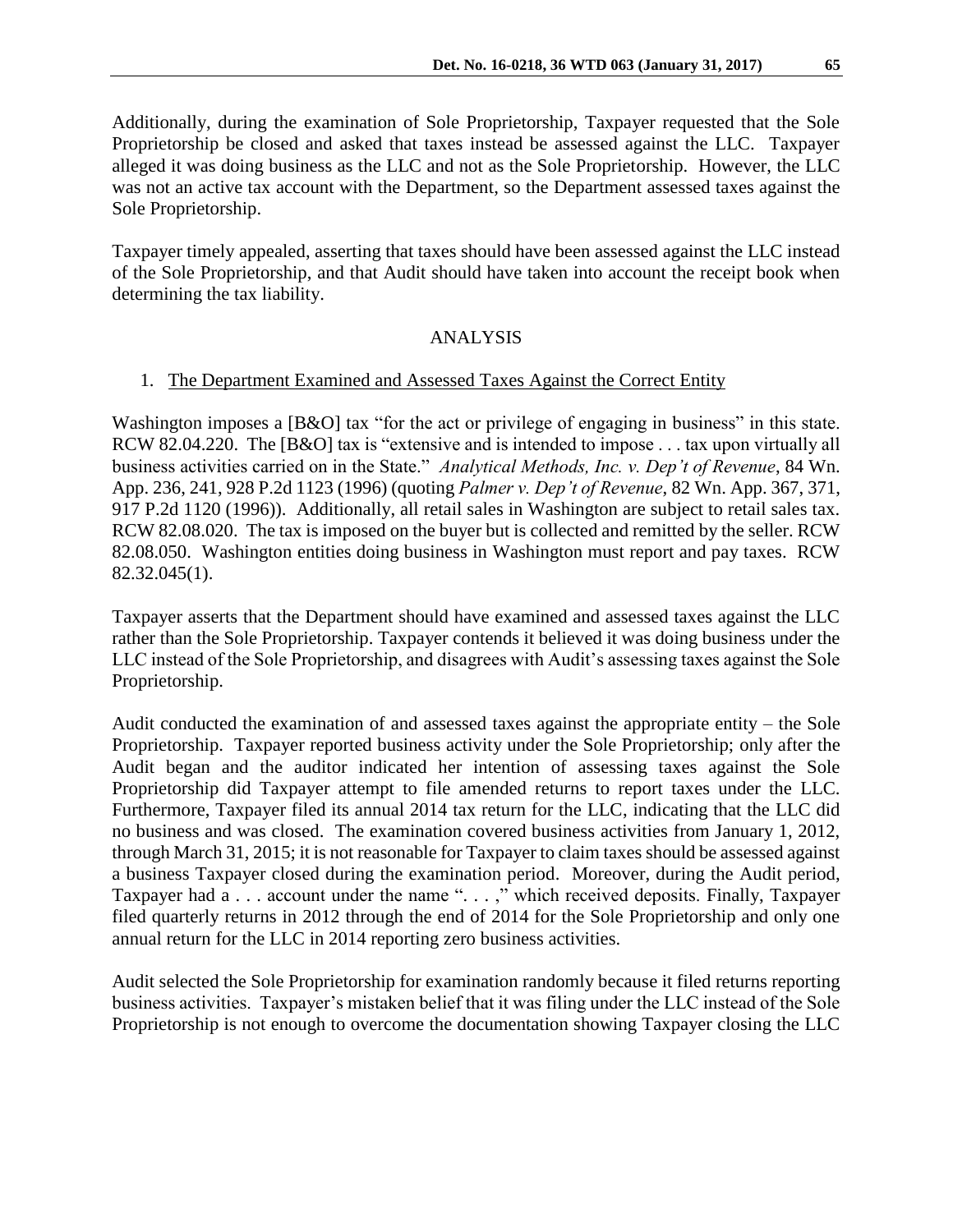and repeatedly reporting business activity under the Sole Proprietorship.<sup>2</sup> The correct entity was examined and assessed.

## 2. Due to a lack of suitable records, the Department Properly Used Taxpayer's Bank Accounts to Estimate Tax Liability.

RCW 82.32.070 provides:

 $\overline{a}$ 

(1) Every person liable for any fee or tax imposed by chapters [82.04](http://apps.leg.wa.gov/rcw/default.aspx?cite=82.04) through [82.27](http://apps.leg.wa.gov/rcw/default.aspx?cite=82.27) RCW shall keep and preserve, for a period of five years, suitable records as may be necessary to determine the amount of any tax for which he or she may be liable, which records shall include copies of all federal income tax and state tax returns and reports made by him or her. All his or her books, records, and invoices shall be open for examination at any time by the department of revenue. . . .

RCW 82.32.070(1) (emphasis added). *See also* RCW 82.32A.030(3) ("To ensure consistent application of the revenue laws, taxpayers have certain responsibilities under chapter 82.32 RCW, including, but not limited to, the responsibility to  $\dots$  . (3) [k]eep accurate and complete business records  $\dots$ .").

To implement RCW 82.32.070(1), the Department adopted WAC 458-20-254, which is more specific about the kinds of records a taxpayer must preserve:

(3) Recordkeeping requirements -- General.

(a) Every taxpayer liable for a tax or fee imposed by the laws of the state of Washington for which the department of revenue has primary or secondary administrative responsibility . . . must keep complete and adequate records from which the department may determine any tax liability for such taxpayer.

(b) It is the duty of each taxpayer to prepare and preserve all records in a systematic manner conforming to accepted accounting methods and procedures. Such records are to be kept, preserved, and presented upon request of the department or its authorized representatives which will demonstrate:

(i) The amounts of gross receipts and sales from all sources, however derived, including barter or exchange transactions, whether or not such receipts or sales are taxable. These amounts must be supported by original source documents or records including but not limited to all purchase invoices, sales invoices, contracts, and such other records as may be necessary to substantiate gross receipts and sales.

<sup>&</sup>lt;sup>2</sup> We note that even if Taxpayer could establish the LLC owed the taxes instead of the Sole Proprietorship, the same amount of taxes would still be owing; one of the LLC or the Sole Proprietorship did business in Washington during the audit period, so one of those entities would be liable for the taxes, penalties, and interest. Because the evidence before us tends to show the Sole Proprietorship was doing business, the assessment is correct.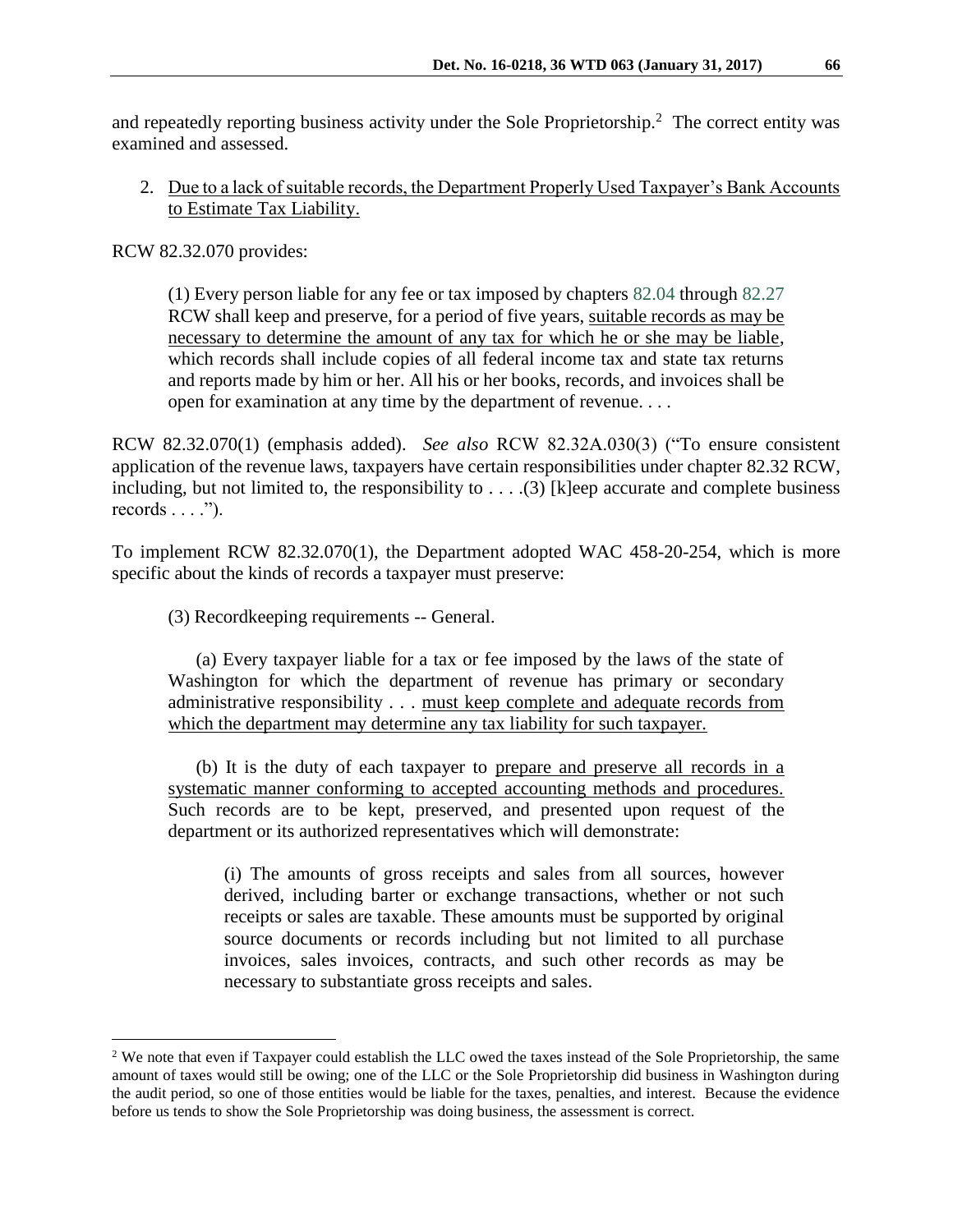. . . .

(c) The records kept, preserved, and presented must include the normal records maintained by an ordinary prudent business person. Such records may include general ledgers, sales journals, cash receipts journals, bank statements, check registers, and purchase journals, together with all bills, invoices, cash register tapes, and other records or documents of original entry supporting the books of account entries. The records must include all federal and state tax returns and reports and all schedules, work papers, instructions, and other data used in the preparation of the tax reports or returns.

WAC 458-20-254(3)(a)-(c) (emphasis added).

In summation, the law requires taxpayers to provide suitable records, RCW 82.32.070(1), which means all records maintained by an ordinary prudent business person, WAC 458-20-254(3)(c), which must be kept in a systematic manner that conforms to accepted accounting methods and procedures, WAC 458-20-254(3)(b). These records also must show gross receipts and sales from all sources, and must be supported by original source documents or records. WAC 458-20-  $254(3)(b)(i)$ .

In the event a person fails to keep and preserve suitable records, then RCW 82.32.100 provides that "the department shall proceed, in such manner as it may deem best, to obtain facts and information on which to base its estimate of the tax. . . ." RCW 82.32.100(1).

Here, Taxpayer did not have records showing how much income the sole proprietorship earned from its business activities. Accordingly, the Department properly concluded Taxpayer did not have suitable records. Based on this conclusion, Audit was authorized under RCW 82.32.100(1) to estimate income in the manner it deemed best: through Taxpayer's personal bank accounts.

Taxpayer protests that Audit included income from the bank accounts that Taxpayer claimed were completely unrelated to the business. Taxpayer provided Audit with a receipt book to show certain deposits into bank accounts were not related to the business, which Audit rejected.

The receipt book Taxpayer produced to substantiate its claim that some of the deposits in the bank accounts were unrelated to the business is flawed in several respects. First, these records are not preserved in a systematic manner, and seem to be randomly ordered. For example, on the fourth page of the receipt book Taxpayer faxed to Audit, the four receipts appearing on the page are dated in the following order: June 17, 2014; October 27, 2014; February 15, 2013; and August 29, 2013. The fact that the receipts are not in chronological order indicates the receipts were not created contemporaneously with the transactions they purport to record . . . . This does not satisfy WAC 458-20-254(3)(b)'s requirement to preserve records in a systematic manner; it appears no records were preserved at the time the transactions occurred.

Second, the receipt book does not conform to accepted accounting methods and procedures. According to Taxpayer, the number on each receipt matches the date. For example, a transaction dated June 30, 2014, would be numbered "63014," while a transaction dated August 6, 2012, would